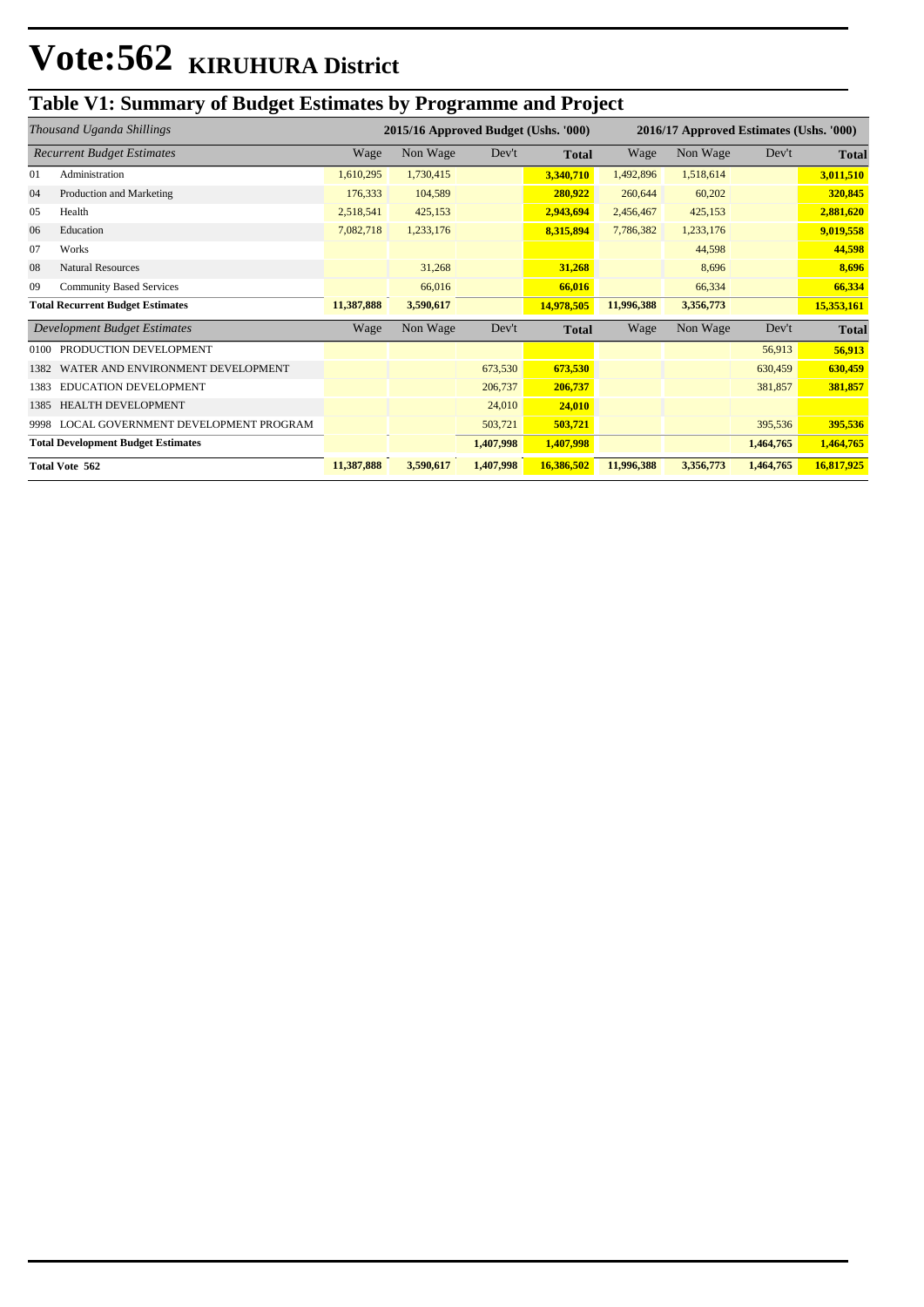#### **Table V2: Summary of Budget Estimates by Sector and Item**

| Thousand Uganda Shillings       |                                                       | 2015/16 Approved Budget (Ushs. '000) | 2016/17 Approved Estimates (Ushs. '000) |              |
|---------------------------------|-------------------------------------------------------|--------------------------------------|-----------------------------------------|--------------|
|                                 |                                                       | <b>Total</b>                         |                                         | <b>Total</b> |
| <b>Agriculture</b>              |                                                       | 280,922                              |                                         | 377,758      |
| 321466                          | Sector Conditional Grant (Wage)                       | 176,333                              |                                         | 260,644      |
| 321467                          | Sector Conditional Grant (Non-Wage)                   | 104,589                              |                                         | 60,202       |
| 321470                          | Sector Development Grant                              | $\overline{0}$                       |                                         | 56,913       |
| <b>Education</b>                |                                                       | 8,522,631                            |                                         | 9,401,414    |
| 321466                          | Sector Conditional Grant (Wage)                       | 7,082,718                            |                                         | 7,786,382    |
| 321467                          | Sector Conditional Grant (Non-Wage)                   | 1,233,176                            |                                         | 1,233,176    |
| 321470                          | Sector Development Grant                              | 206,737                              |                                         | 281,857      |
| 321472                          | <b>Transitional Development Grant</b>                 | $\overline{0}$                       |                                         | 100,000      |
| Health                          |                                                       | 2,967,704                            |                                         | 2,881,620    |
| 321466                          | Sector Conditional Grant (Wage)                       | 2,518,541                            |                                         | 2,456,467    |
| 321467                          | Sector Conditional Grant (Non-Wage)                   | 425,153                              |                                         | 425,153      |
| 321470                          | Sector Development Grant                              | 24,010                               |                                         |              |
| <b>Water and Environment</b>    |                                                       | 704,798                              |                                         | 683,753      |
| 321467                          | Sector Conditional Grant (Non-Wage)                   | 31,268                               |                                         | 53,294       |
| 321470                          | Sector Development Grant                              | 673,530                              |                                         | 608,459      |
| 321472                          | <b>Transitional Development Grant</b>                 | $\overline{0}$                       |                                         | 22,000       |
| <b>Social Development</b>       |                                                       | 66,016                               |                                         | 70,682       |
| 321467                          | Sector Conditional Grant (Non-Wage)                   | 66,016                               |                                         | 66,334       |
| 321472                          | <b>Transitional Development Grant</b>                 | $\overline{0}$                       |                                         | 4,348        |
| <b>Public Sector Management</b> |                                                       | 3,844,431                            |                                         | 3,402,698    |
| 212105                          | Pension for Local Governments                         | $\overline{0}$                       |                                         | 294,604      |
| 212107                          | Gratuity for Local Governments                        | $\overline{0}$                       |                                         | 183,262      |
| 321401                          | District Unconditional Grant (Non-Wage)               | 929,418                              |                                         | 858,751      |
| 321402                          | Urban Unconditional Grant (Non-Wage)                  | 157,886                              |                                         | 164,625      |
| 321403                          | District Discretionary Development Equalization Grant | 503,721                              |                                         | 288,841      |
| 321450                          | Urban Unconditional Grant (Wage)                      | 371,910                              |                                         | 323,649      |
| 321451                          | District Unconditional Grant (Wage)                   | 1,238,385                            |                                         | 1,169,247    |
| 321463                          | Urban Discretionary Development Equalization Grant    | $\overline{0}$                       |                                         | 72,347       |
| 321469                          | Support Services Conditional Grant (Non-Wage)         | 643,112                              |                                         |              |
| 321472                          | <b>Transitional Development Grant</b>                 | $\overline{0}$                       |                                         | 30,000       |
| 321608                          | General Public Service Pension Arrears (Budgeting)    | $\Omega$                             |                                         | 17,372       |
|                                 | <b>Grand Total Vote 562</b>                           | 16,386,502                           |                                         | 16,817,925   |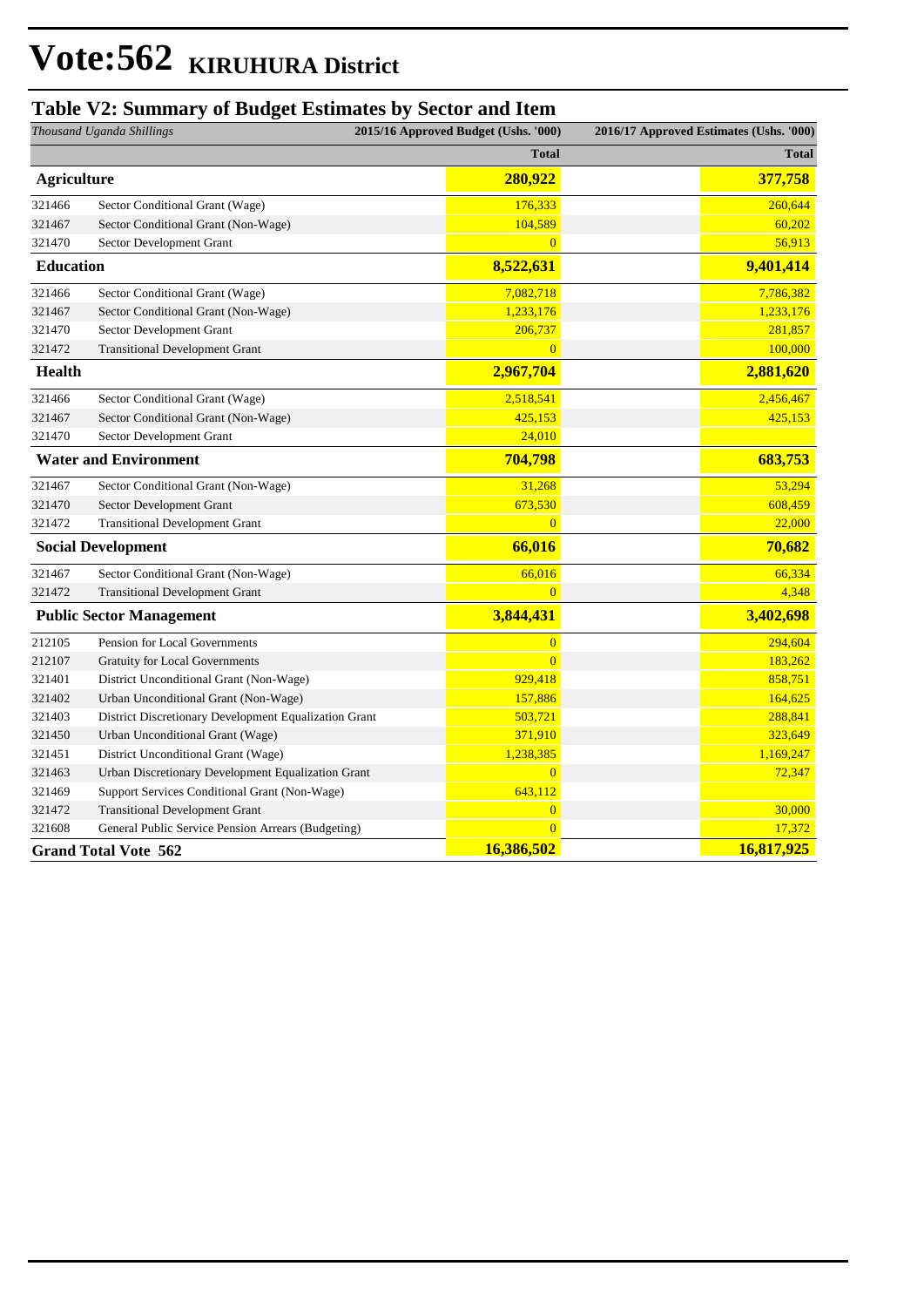### **Table V3: Summary of Detailed Budget Estimates by Program, Project and Item**

#### *Recurrent Budget Estimates*

| Programme 01 Administration                               |                                      |                                         |
|-----------------------------------------------------------|--------------------------------------|-----------------------------------------|
| Thousand Uganda Shillings                                 | 2015/16 Approved Budget (Ushs. '000) | 2016/17 Approved Estimates (Ushs. '000) |
| 212105 Pension for Local Governments                      | $\boldsymbol{0}$                     | 294,604                                 |
| 212107 Gratuity for Local Governments                     | $\bf{0}$                             | 183,262                                 |
| 321401 District Unconditional Grant (Non-Wage)            | 929,418                              | 858,751                                 |
| 321402 Urban Unconditional Grant (Non-Wage)               | 157,886                              | 164,625                                 |
| o/w Kazo TC                                               |                                      | 66,617                                  |
| o/w Kiruhura TC                                           |                                      | 43,539                                  |
| o/w Sanga TC                                              |                                      | 54,470                                  |
| 321450 Urban Unconditional Grant (Wage)                   | 371,910                              | 323,649                                 |
| 321451 District Unconditional Grant (Wage)                | 1,238,385                            | 1,169,247                               |
| 321469 Support Services Conditional Grant (Non-Wage)      | 643,112                              | $\bf{0}$                                |
| 321608 General Public Service Pension Arrears (Budgeting) | $\bf{0}$                             | 17,372                                  |
| <b>Total Programme 01</b>                                 | 3,340,710                            | 3,011,510                               |
| <b>Programme 04 Production and Marketing</b>              |                                      |                                         |
| Thousand Uganda Shillings                                 | 2015/16 Approved Budget (Ushs. '000) | 2016/17 Approved Estimates (Ushs. '000) |
| 321466 Sector Conditional Grant (Wage)                    | 176,333                              | 260,644                                 |
| 321467 Sector Conditional Grant (Non-Wage)                | 104,589                              | 60,202                                  |
| <b>Total Programme 04</b>                                 | 280,922                              | 320,845                                 |
| Programme 05 Health                                       |                                      |                                         |
| Thousand Uganda Shillings                                 | 2015/16 Approved Budget (Ushs. '000) | 2016/17 Approved Estimates (Ushs. '000) |
| 321466 Sector Conditional Grant (Wage)                    | 2,518,541                            | 2,456,467                               |
| 321467 Sector Conditional Grant (Non-Wage)                | 425,153                              | 425,153                                 |
| o/w Hospital Services                                     |                                      | 159,982                                 |
| o/w Primary Healthcare Services                           |                                      | 265,170                                 |
| <b>Total Programme 05</b>                                 | 2,943,694                            | 2,881,620                               |
| <b>Programme 06 Education</b>                             |                                      |                                         |
| Thousand Uganda Shillings                                 | 2015/16 Approved Budget (Ushs. '000) | 2016/17 Approved Estimates (Ushs. '000) |
| 321466 Sector Conditional Grant (Wage)                    | 7,082,718                            | 7,786,382                               |
| o/w Primary Teachers Salaries                             |                                      | 6,826,127                               |
| o/w Secondary Teachers Salaries                           |                                      | 960,255                                 |
| 321467 Sector Conditional Grant (Non-Wage)                | 1,233,176                            | 1,233,176                               |
| o/w Primary Education & Education Management              |                                      | 603,959                                 |
| o/w Secondary Education                                   |                                      | 629,217                                 |
| <b>Total Programme 06</b>                                 | 8,315,894                            | 9,019,558                               |
| <b>Programme 07 Works</b>                                 |                                      |                                         |
| Thousand Uganda Shillings                                 | 2015/16 Approved Budget (Ushs. '000) | 2016/17 Approved Estimates (Ushs. '000) |
| 321467 Sector Conditional Grant (Non-Wage)                | $\boldsymbol{0}$                     | 44,598                                  |
| <b>Total Programme 07</b>                                 |                                      | 44,598                                  |
| <b>Programme 08 Natural Resources</b>                     |                                      |                                         |
| Thousand Uganda Shillings                                 | 2015/16 Approved Budget (Ushs. '000) | 2016/17 Approved Estimates (Ushs. '000) |
| 321467 Sector Conditional Grant (Non-Wage)                | 31,268                               | 8,696                                   |
| <b>Total Programme 08</b>                                 | 31,268                               | 8,696                                   |
| <b>Programme 09 Community Based Services</b>              |                                      |                                         |
| Thousand Uganda Shillings                                 | 2015/16 Approved Budget (Ushs. '000) | 2016/17 Approved Estimates (Ushs. '000) |
| 321467 Sector Conditional Grant (Non-Wage)                | 66,016                               | 66,334                                  |
| <b>Total Programme 09</b>                                 | 66,016                               | 66,334                                  |